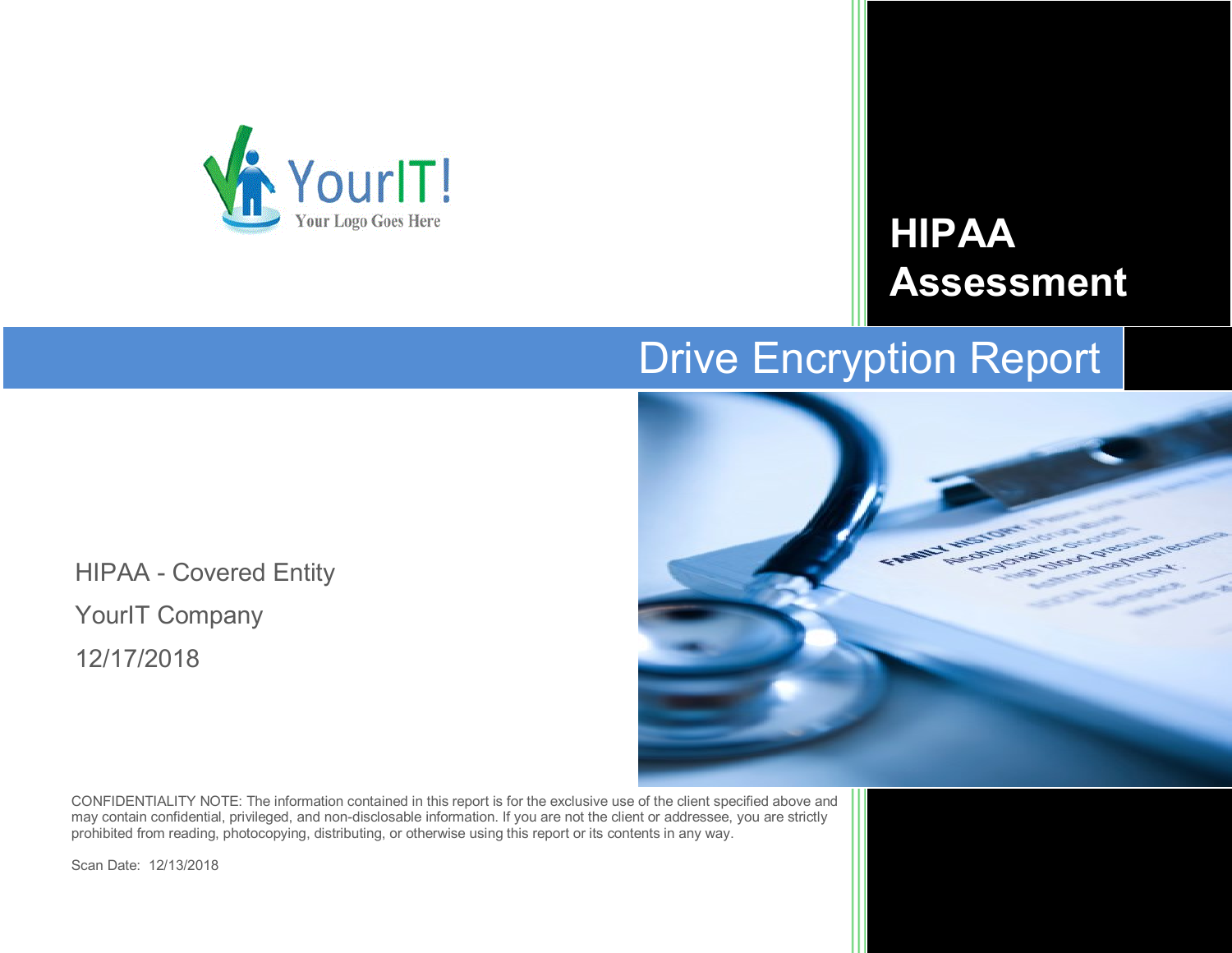

# **Table of Contents**

1 - [Corp.MyCo.com](#page-4-0)

- 1.1 [BKRICKEY](#page-4-1) -WIN7
- 1.2 [DAVIS](#page-4-2)-XP
- 1.3 [DC01](#page-4-3)
- 1.4 [DC02](#page-5-0)
- 1.5 [DC03](#page-5-1)
- 1.6 [DEVTFS](#page-5-2)
- 1.7 [DEVWIKI](#page-6-0)
- 1.8 [DEV\\_2012](#page-6-1) -CORE
- 1.9 [FILE2012](#page-6-2) 1
- 1.10 [GENAVE](#page-7-0)-PC
- 1.11 [HV01](#page-7-1)
- 1.12 [HV02](#page-7-2)
- 1.13 [HV03](#page-8-0)
- 1.14 [HV04](#page-8-1)
- 1.15 [HV05](#page-9-0)
- 1.16 INSP[-TEST2](#page-9-1)
- 1.17 [JAGA](#page-9-2)
- 1.18 JIM[-WIN7](#page-10-0)
- 1.19 JIM[-WIN8](#page-10-1)
- 1.20 [JOES](#page-10-2)-PC
- 1.21 [MARKETING](#page-11-0)-1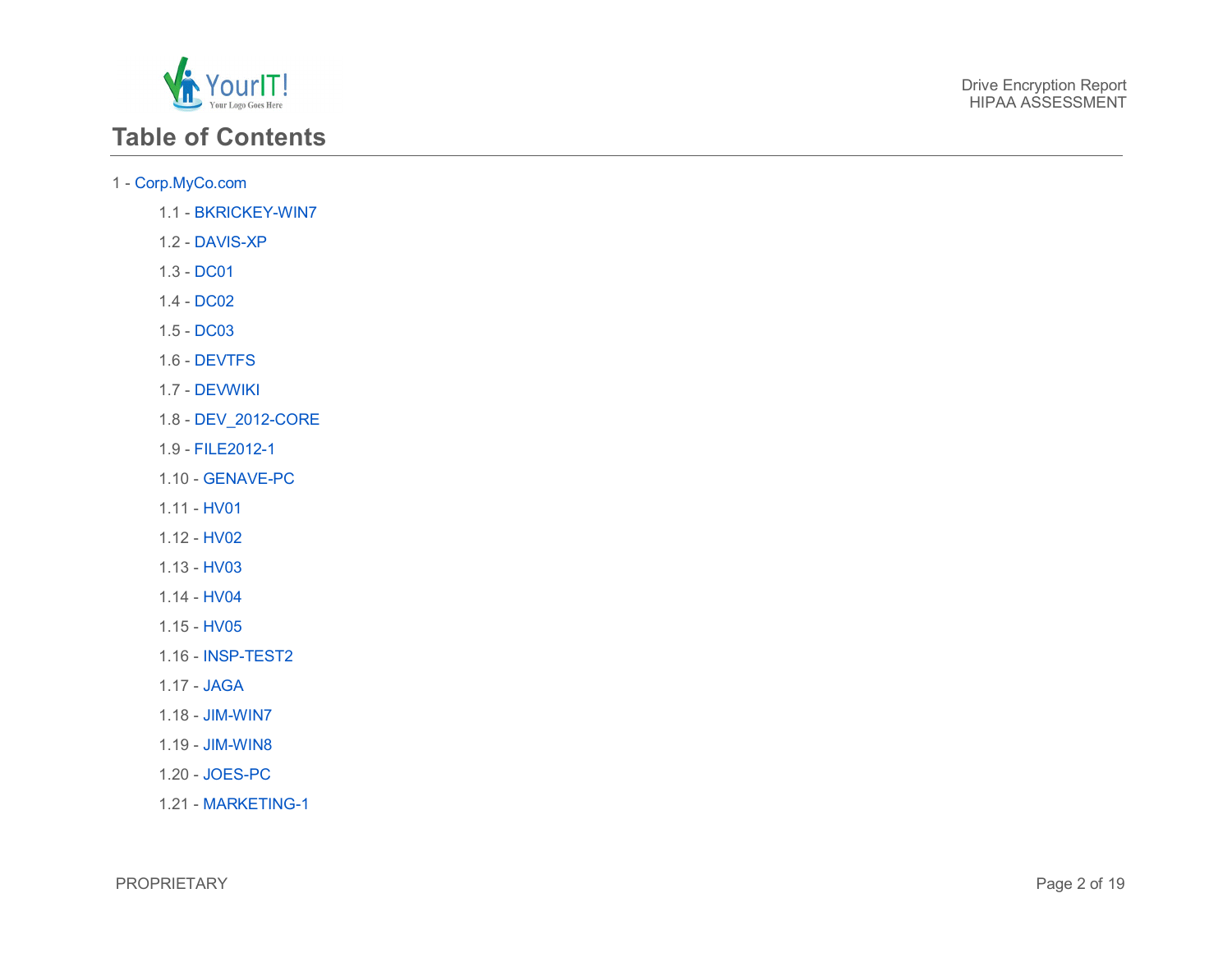

- 1.22 [MELKINS-HP](#page-11-1)
- 1.23 [MWEST-WIN864](#page-11-2)
- 1.24 [MYCO-ATL-CORE](#page-12-0)
- 1.25 [MYCO30DEV](#page-12-1)
- 1.26 [MYCOROOTAUTH](#page-12-2)
- 1.27 [MmayhemON1](#page-13-0)
- 1.28 [OPS001](#page-13-1)
- 1.29 [PKWin8](#page-13-2)
- 1.30 [PSIMPSON-WIN764](#page-14-0)
- 1.31 [PSIMPSON-WIN7TEST](#page-14-1)
- 1.32 [PSIMPSON1](#page-14-2)
- 1.33 [RANCOR](#page-15-0)
- 1.34 [REX](#page-15-1)
- 1.35 [SE-DAVIS](#page-15-2)
- 1.36 [SHAREPOINT-01](#page-16-0)
- 1.37 [SLOWE-WIN8](#page-16-1)
- 1.38 [SPIEL](#page-16-2)ÖÄÜ
- 1.39 [SQL2012-01](#page-17-0)
- 1.40 [STORAGE01](#page-17-1)
- 1.41 [TANDEM](#page-18-0)
- 1.42 [UTIL01](#page-18-1)
- 1.43 [UTIL12](#page-18-2)
- 2 No Domain
	- 2.1 No Domain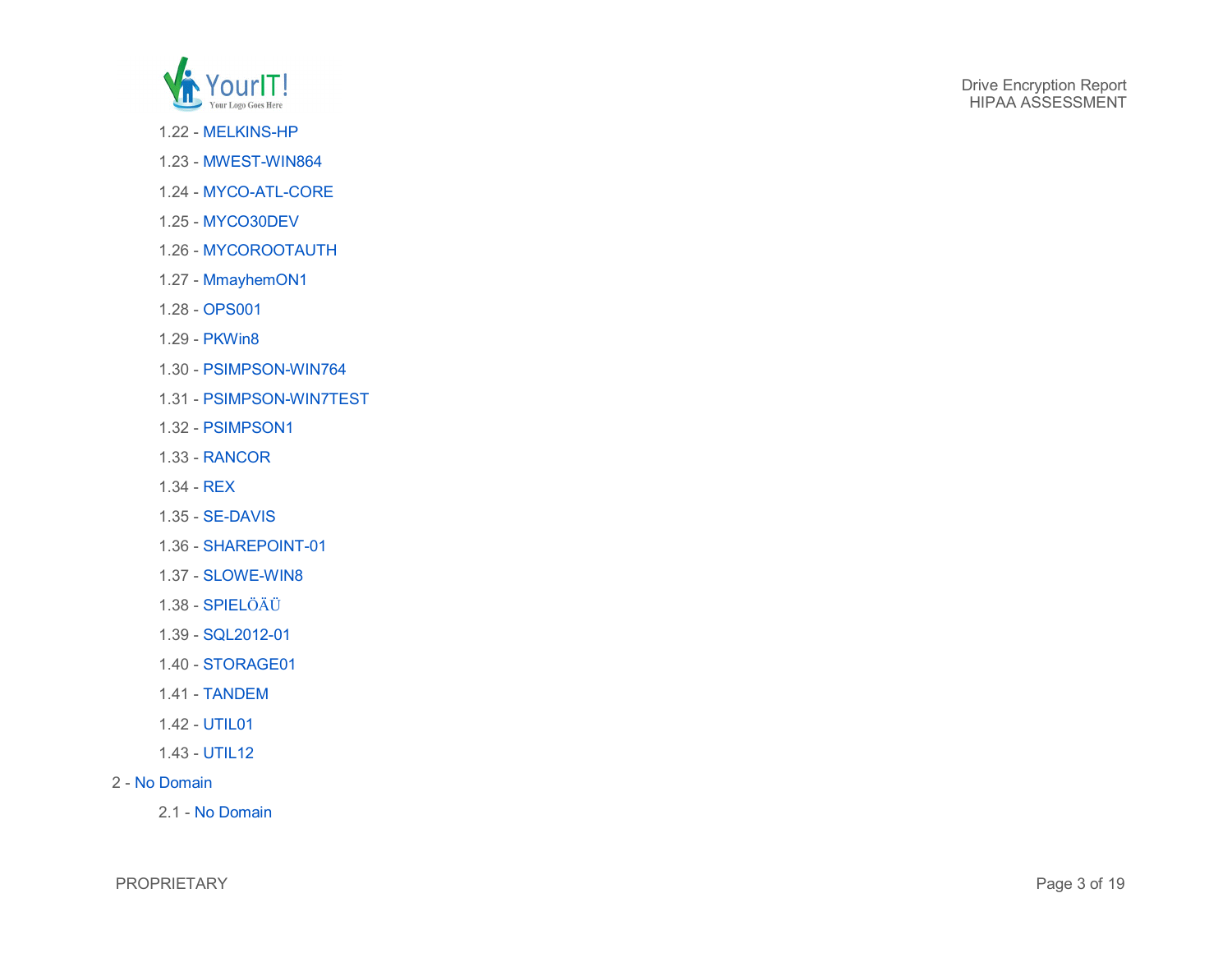

Drive Encryption Report HIPAA ASSESSMENT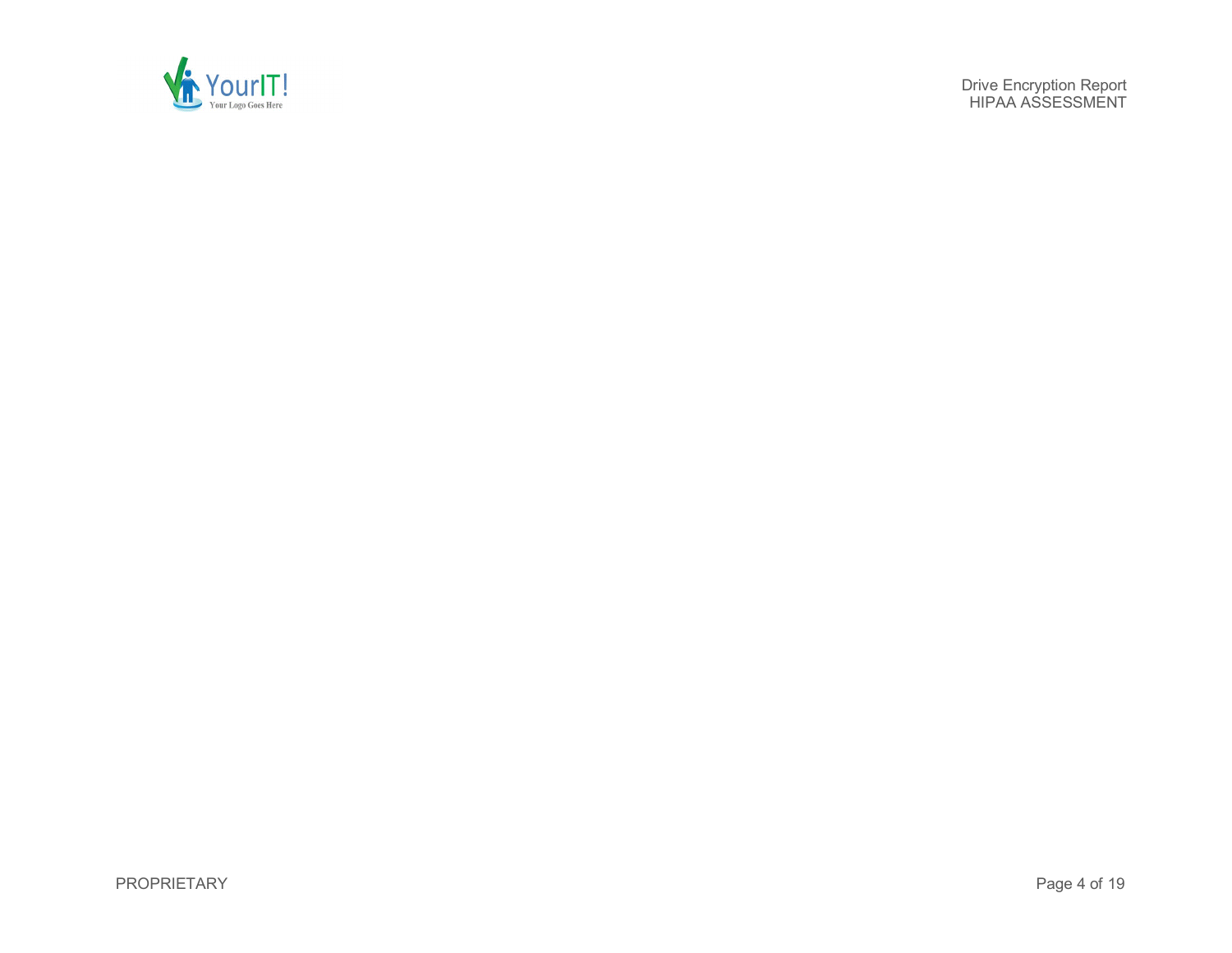

<span id="page-4-0"></span>The following sections show the results of a disk scan looking for the presence of encrypted drives and volumes. Some encryption software can be detect as present, but may mask which volumes are encrypted. When possible, volume encryption is identified. In some cases, the presence of encryption software is listed, but the exact volume or files encrypted cannot be detected.

## <span id="page-4-1"></span>**1.1 - BKRICKEY-WIN7**

#### *Detected Encryption Software*

● No Encryption Detected

#### *Volumes*

| <b>Drive</b>       | <b>Volume Label</b> | <b>Type</b> | Encrypted | <b>Encryption</b> |
|--------------------|---------------------|-------------|-----------|-------------------|
| C:                 | C Drive             | fixed       | <b>NO</b> | None              |
| $\bigcap$ .<br>ັບ. | <b>RECOVERY</b>     | fixed       | <b>NC</b> | None              |

### <span id="page-4-2"></span>**1.2 - DAVIS-XP**

#### *Detected Encryption Software*

● No Encryption Detected

#### *Volumes*

| <b>Drive</b>         | Volume ⊾<br>∟abel | voe           | ıcrvntec   | :ncrvption |
|----------------------|-------------------|---------------|------------|------------|
| $\sim$<br>$\backsim$ |                   | $-1$<br>fixea | <b>INC</b> | None       |

### <span id="page-4-3"></span>**1.3 - DC01**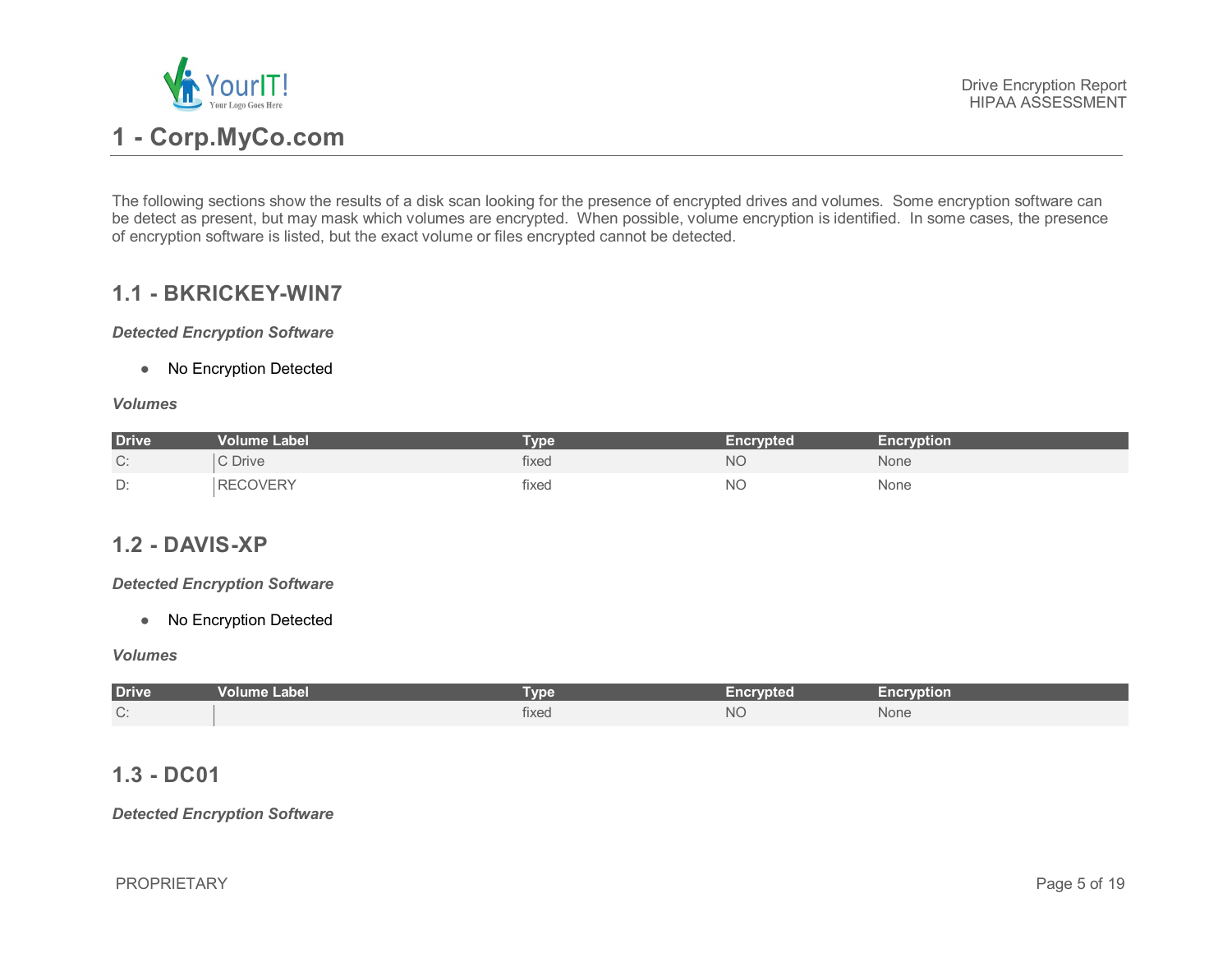

#### ● No Encryption Detected

#### *Volumes*

| <b>Drive</b>                       | <b>Volume Label</b> | <b>vpe</b> | Encrvpted | Encryption |
|------------------------------------|---------------------|------------|-----------|------------|
| $\curvearrowright$ .<br>$\smile$ . |                     | fixea      | <b>NC</b> | None       |

### <span id="page-5-0"></span>**1.4 - DC02**

#### *Detected Encryption Software*

● No Encryption Detected

#### *Volumes*

| <b>Drive</b>        | Volume Label' | ___<br><b>VOC</b> | Encrypted | <b>Encryption</b> |
|---------------------|---------------|-------------------|-----------|-------------------|
| $\cap$<br>$\ddotsc$ |               | $-1$<br>fixed     | <b>NO</b> | None              |

### <span id="page-5-1"></span>**1.5 - DC03**

#### *Detected Encryption Software*

● No Encryption Detected

#### *Volumes*

| <b>Drive</b>              | Label<br>olume | <b>vne</b>   | п.,             | $\sim$ $\sim$ $\sim$ $\sim$<br>ryption<br>-- |
|---------------------------|----------------|--------------|-----------------|----------------------------------------------|
| $\bigcap$<br>$\backsim$ . |                | <b>TIXEC</b> | $\sim$ 16<br>טע | vone                                         |

# <span id="page-5-2"></span>**1.6 - DEVTFS**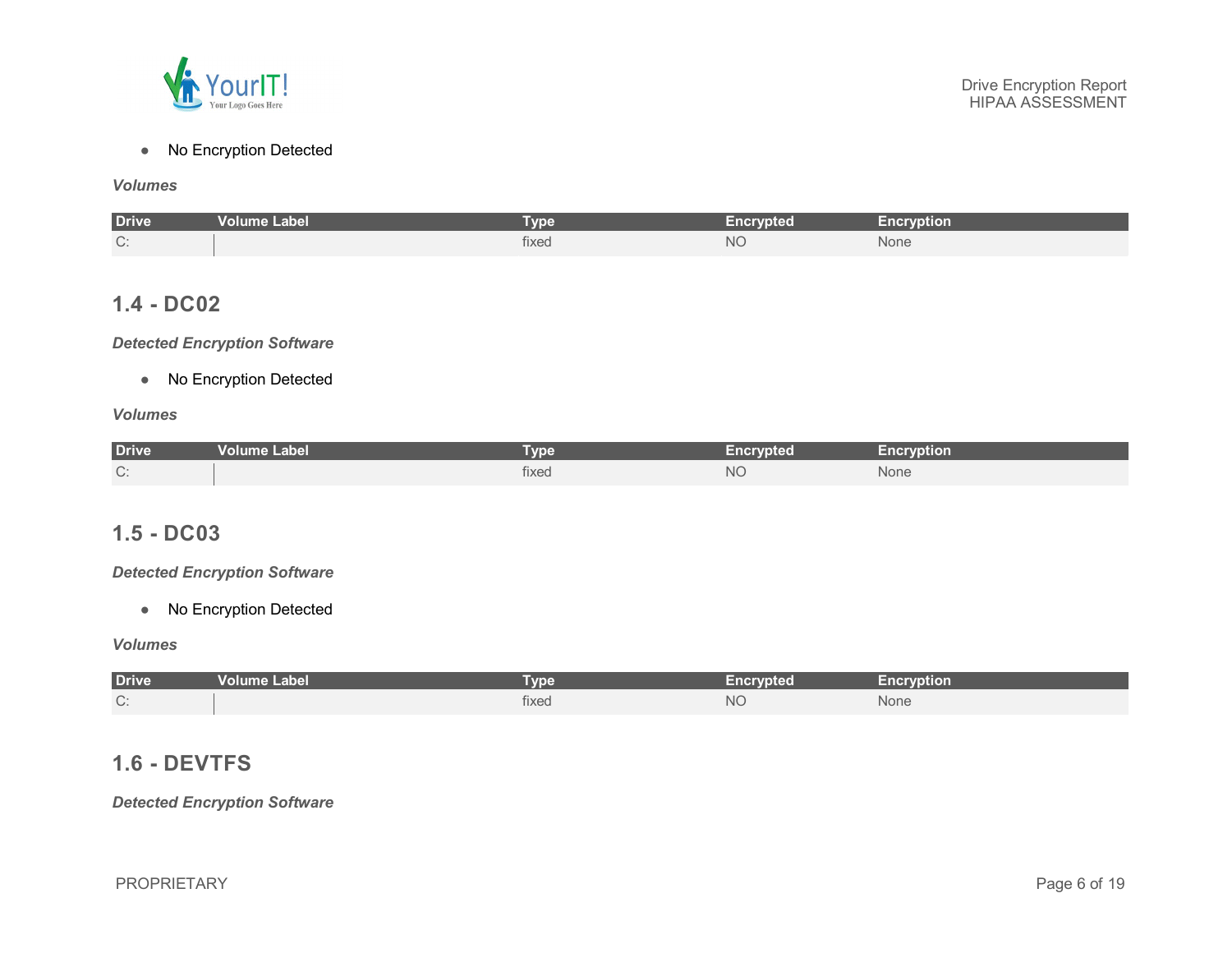

| <b>Drive</b>        | Volume<br>Lapel | <b>Type</b> | rvpted | ____<br>vouon |
|---------------------|-----------------|-------------|--------|---------------|
| $\bigcap$<br>$\sim$ |                 | --<br>fixed | NС     | None          |

# <span id="page-6-0"></span>**1.7 - DEVWIKI**

#### *Detected Encryption Software*

● No Encryption Detected

#### *Volumes*

| <b>Drive</b>         | <b>Volume Label</b> | <b>Wole</b> | Encrypted | Encryption  |
|----------------------|---------------------|-------------|-----------|-------------|
| $\bigcap$<br>U.      |                     | fixed       | <b>NC</b> | <b>None</b> |
| $\Gamma$<br><u>.</u> | <b>APPS</b>         | fixed       | <b>NC</b> | None        |

# <span id="page-6-1"></span>**1.8 - DEV\_2012-CORE**

#### *Detected Encryption Software*

● No Encryption Detected

#### *Volumes*

| <b>Drive</b>   | Volume Label | <b>Noe</b>   | A NY ORIENA   | $E^{\text{ncr}}$<br>ryption' |
|----------------|--------------|--------------|---------------|------------------------------|
| -<br>$\ddotsc$ |              | <b>fixed</b> | <sub>NO</sub> | None                         |

## <span id="page-6-2"></span>**1.9 - FILE2012-1**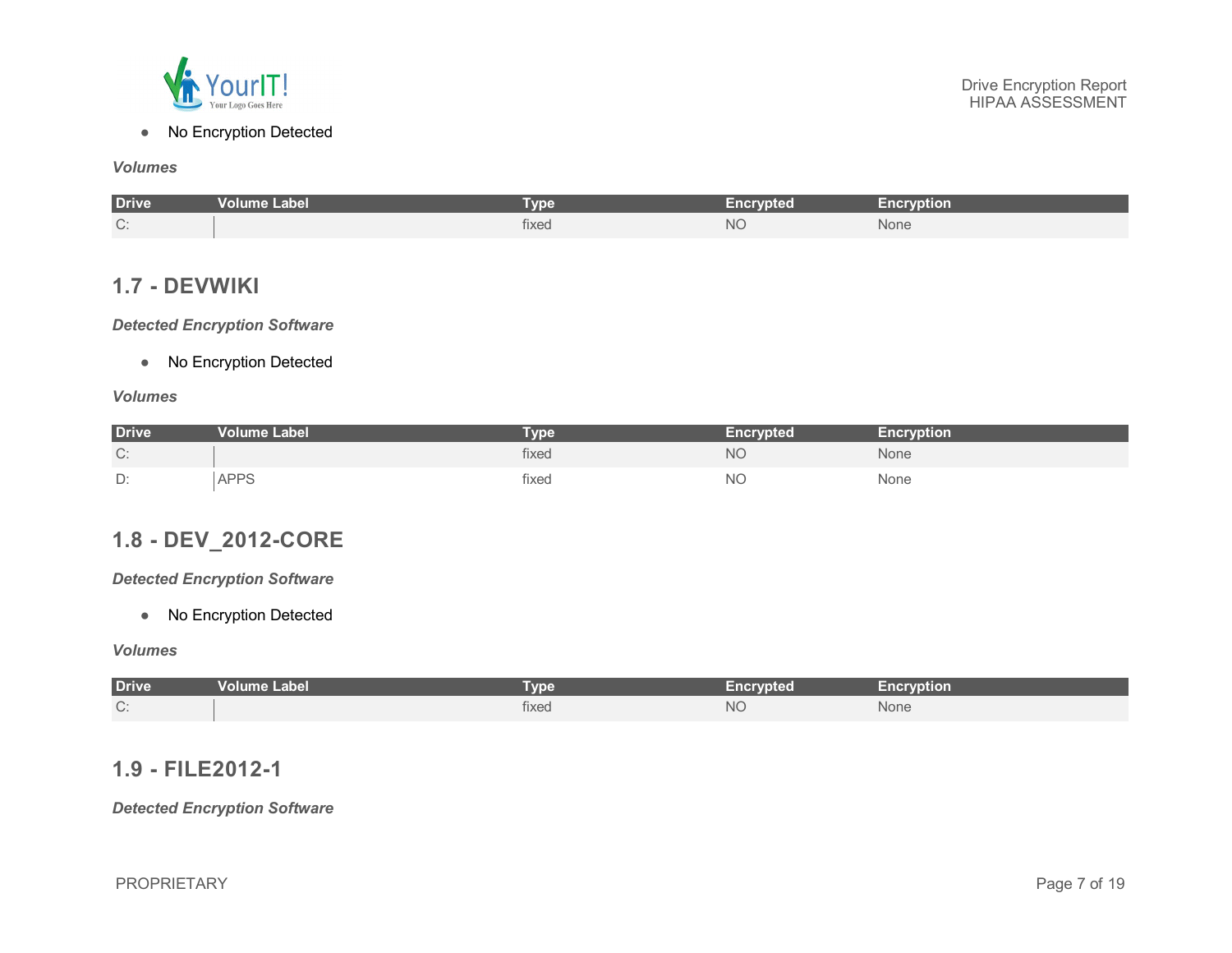

#### ● No Encryption Detected

#### *Volumes*

| <b>Drive</b>                         | Volume Label    | <b>vpe</b> | <b>Encrypted</b> | <b>Encryption</b> |
|--------------------------------------|-----------------|------------|------------------|-------------------|
| C:                                   |                 | fixed      | <b>NO</b>        | None              |
| $\Gamma$<br>$\overline{\phantom{a}}$ | File2012-1 Data | fixed      | <b>NO</b>        | None              |

### <span id="page-7-0"></span>**1.10 - GENAVE-PC**

#### *Detected Encryption Software*

● No Encryption Detected

#### *Volumes*

| <b>Drive</b>    | <b>Volume Label</b> | <b>Solv</b>   | Encrypted | <b>Encryption</b> |
|-----------------|---------------------|---------------|-----------|-------------------|
| $\bigcap$<br>U. |                     | $-1$<br>fixed | ΝC        | <b>None</b>       |
| D:              | Data                | --<br>fixed   | <b>NC</b> | None              |

### <span id="page-7-1"></span>**1.11 - HV01**

#### *Detected Encryption Software*

● No Encryption Detected

#### *Volumes*

| <b>Drive</b> | <b>Volume Label</b> | vpe   | <b>Encrypted</b> | <b>Encryption</b> |
|--------------|---------------------|-------|------------------|-------------------|
| C:           |                     | fixed | <b>NC</b>        | None              |
| H:           | <b>HV01</b>         | fixed | NC.              | None              |

### <span id="page-7-2"></span>**1.12 - HV02**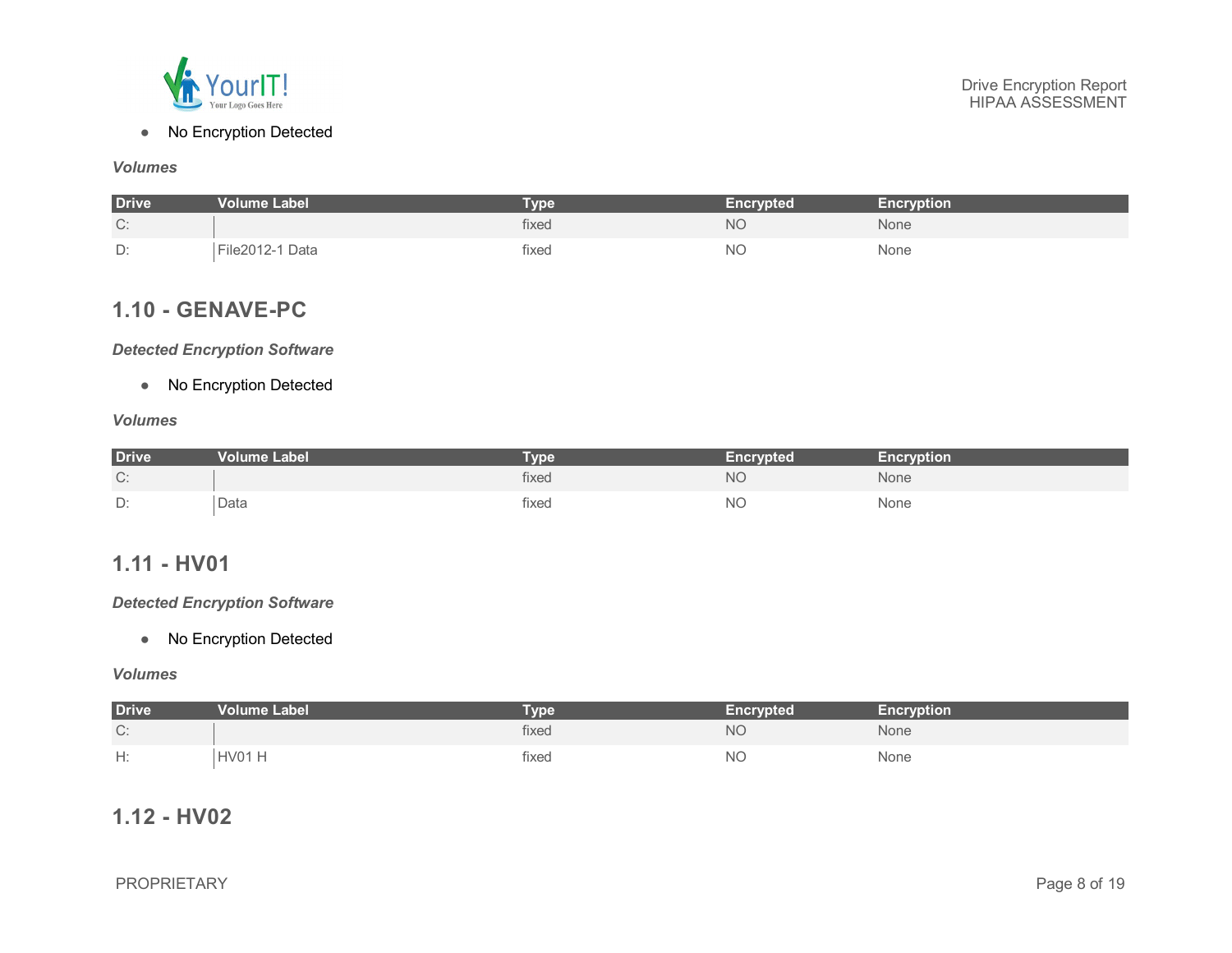

#### *Detected Encryption Software*

● No Encryption Detected

#### *Volumes*

| <b>Drive</b>             | <b>Volume Label</b> | vne   | Encrypted | <b>Encryption</b> |
|--------------------------|---------------------|-------|-----------|-------------------|
| $\curvearrowright$<br>U. |                     | fixed | ΝC        | None              |
| H<br>.                   | <b>HV02 H</b>       | fixed | ΝC        | None              |

### <span id="page-8-0"></span>**1.13 - HV03**

#### *Detected Encryption Software*

#### ● No Encryption Detected

#### *Volumes*

| <b>Drive</b>    | <b>Volume Label</b> | <b>vpe</b> | <b>Encrypted</b> | <b>Encryption</b> |
|-----------------|---------------------|------------|------------------|-------------------|
| $\bigcap$<br>U. |                     | fixed      | <b>NC</b>        | <b>None</b>       |
| H:              | <b>HV01 H</b>       | fixed      | <b>NC</b>        | None              |

### <span id="page-8-1"></span>**1.14 - HV04**

#### *Detected Encryption Software*

● No Encryption Detected

| <b>Drive</b>             | <b>Volume Label</b> | <b>vpe</b> | <b>Encrypted</b> | <b>Encryption</b> |
|--------------------------|---------------------|------------|------------------|-------------------|
| $\curvearrowright$<br>U. |                     | fixed      | <b>NC</b>        | None              |
| H:                       | HVO <sub>4</sub> H  | fixed      | NO               | None              |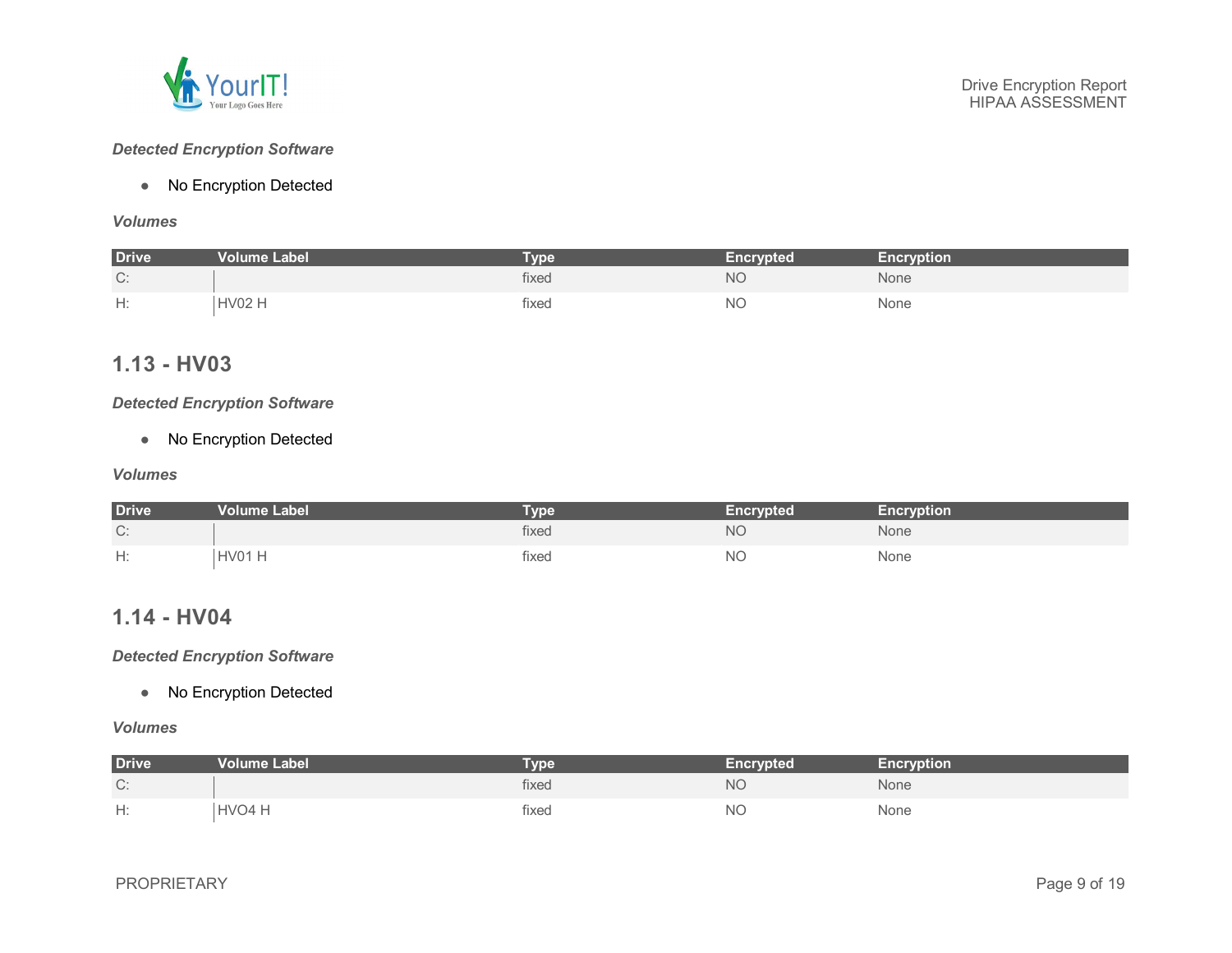

### <span id="page-9-0"></span>**1.15 - HV05**

*Detected Encryption Software*

● No Encryption Detected

*Volumes*

| <b>Drive</b>             | <b>Volume Label</b> | <b>vpe</b> | Encrypted | <b>Encryption</b> |
|--------------------------|---------------------|------------|-----------|-------------------|
| $\curvearrowright$<br>U. |                     | fixed      | <b>NC</b> | <b>None</b>       |
| H:                       | <b>HV05 H</b>       | fixed      | <b>NC</b> | None              |

### <span id="page-9-1"></span>**1.16 - INSP-TEST2**

#### *Detected Encryption Software*

● No Encryption Detected

#### *Volumes*

| <b>Drive</b>       | rolume l<br>Lapel. | vpe             | ™crvptec | Encryption |
|--------------------|--------------------|-----------------|----------|------------|
| $\sim$<br>$\cup$ . |                    | $\sim$<br>tixed | NС       | None       |

# <span id="page-9-2"></span>**1.17 - JAGA**

*Detected Encryption Software*

● No Encryption Detected

| <b>Drive</b>                 | ,,,,, | . ≞Vie™           | ___           | ption<br>-- |
|------------------------------|-------|-------------------|---------------|-------------|
| $\curvearrowright$<br>$\sim$ |       | -<br><b>fixed</b> | <sub>NO</sub> | None        |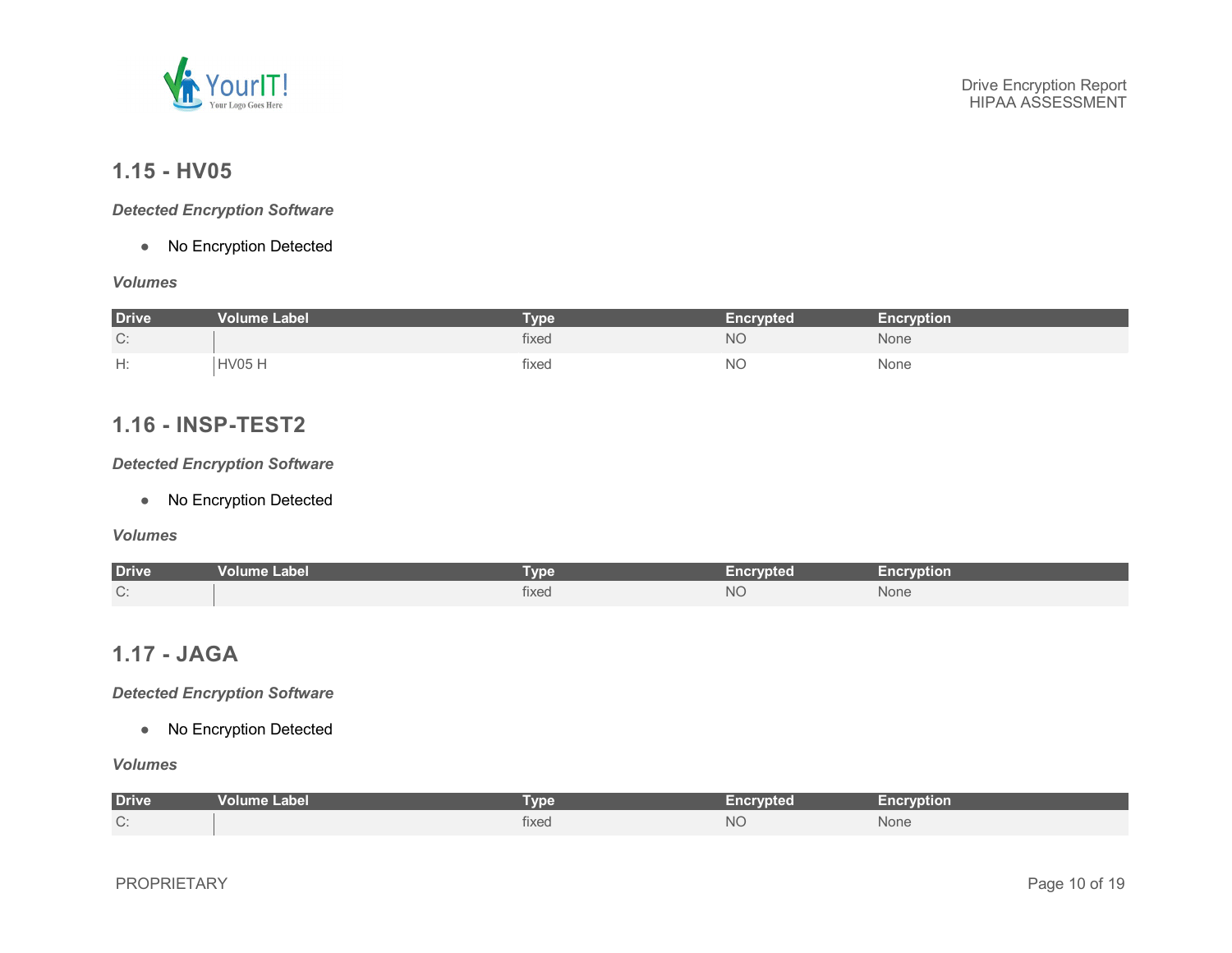

| <b>Drive</b> | ા ભારત | V/T   |            | пют<br>- 11<br>__ |
|--------------|--------|-------|------------|-------------------|
| $- \cdot$    | Data   | fixed | NC.<br>$-$ | None              |

### <span id="page-10-0"></span>**1.18 - JIM-WIN7**

#### *Detected Encryption Software*

#### ● No Encryption Detected

#### *Volumes*

| <b>Drive</b>                       | ∖Volume Label' | <b>Type</b> | Encrvpted | Encryption |
|------------------------------------|----------------|-------------|-----------|------------|
| $\curvearrowright$ .<br>$\smile$ . |                | fixed       | NO        | None       |

### <span id="page-10-1"></span>**1.19 - JIM-WIN8**

#### *Detected Encryption Software*

● No Encryption Detected

#### *Volumes*

| <b>Drive</b>           | Volume Label | vne   | =ncrvnted | Encryption |
|------------------------|--------------|-------|-----------|------------|
| $\cap$ .<br>$\backsim$ |              | tixed | <b>NC</b> | None.      |

### <span id="page-10-2"></span>**1.20 - JOES-PC**

#### *Detected Encryption Software*

● No Encryption Detected

|  | --<br><b>Drive</b> | a matu matu | <b>WA</b><br>. |  |  |
|--|--------------------|-------------|----------------|--|--|
|--|--------------------|-------------|----------------|--|--|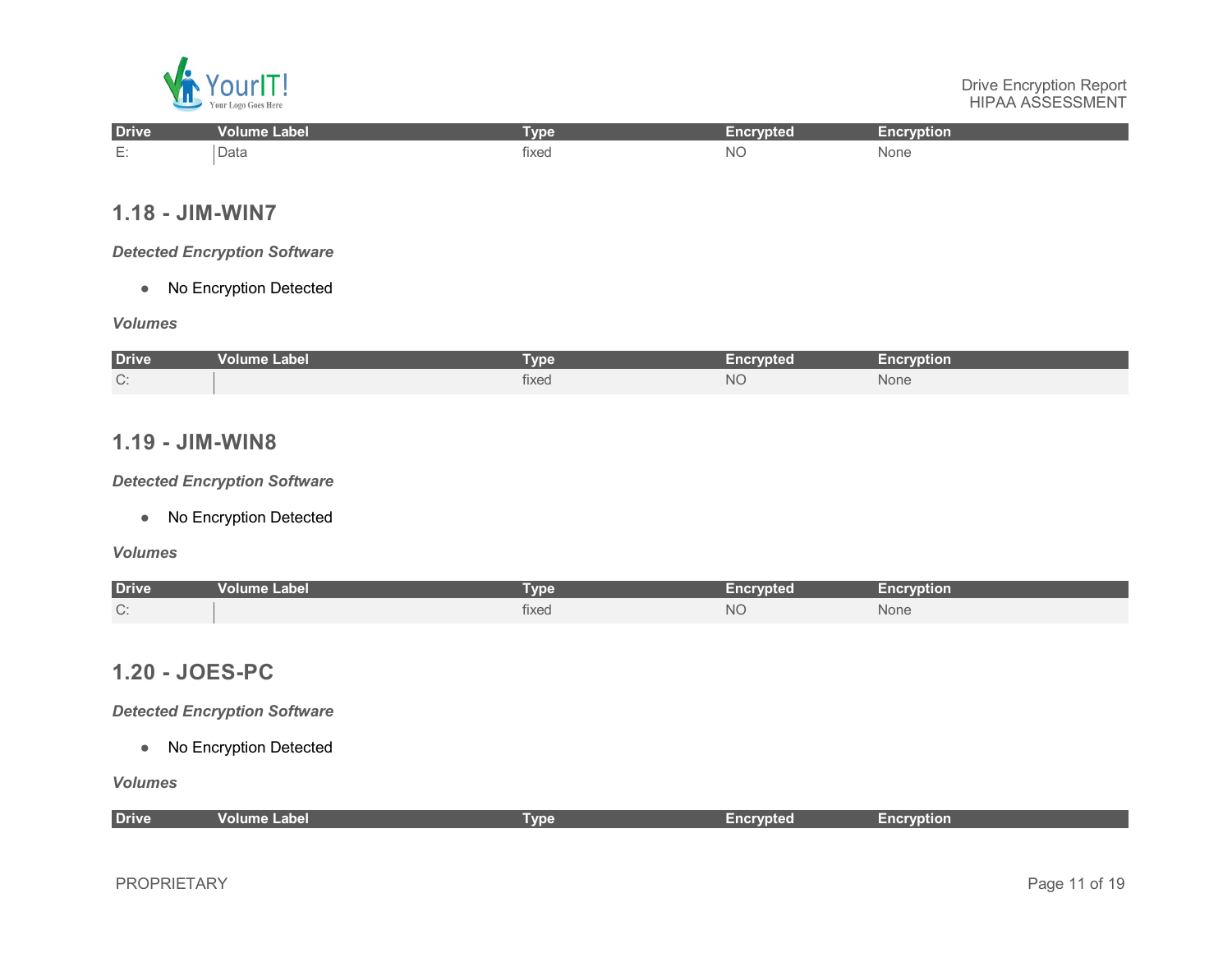

| <b>Drive</b> | olume Label . | <b>vpe</b> | rvpted    | <b>E</b> TION |
|--------------|---------------|------------|-----------|---------------|
| $\sim$       |               | fixed      | <b>NC</b> | None          |

### <span id="page-11-0"></span>**1.21 - MARKETING-1**

#### *Detected Encryption Software*

● No Encryption Detected

#### *Volumes*

| <b>Drive</b>                       | <b>Volume Label</b> | <b>VDE</b> | Encrvpted | <b>Encryption</b> |
|------------------------------------|---------------------|------------|-----------|-------------------|
| $\curvearrowright$ .<br>$\smile$ . |                     | fixed      | NU        | None              |

### <span id="page-11-1"></span>**1.22 - MELKINS-HP**

#### *Detected Encryption Software*

● No Encryption Detected

#### *Volumes*

| <b>Drive</b>         | ∟apeı<br><b>IUIAAT:</b> | <b>VDE</b>   | a n       | vpuon. |
|----------------------|-------------------------|--------------|-----------|--------|
| $\sim$<br>$\backsim$ |                         | <b>fixed</b> | <b>NO</b> | None   |

### <span id="page-11-2"></span>**1.23 - MWEST-WIN864**

#### *Detected Encryption Software*

● No Encryption Detected

| <b>Drive</b> | ,,,,,,, | ∃latek | <b>AVIATION</b> |
|--------------|---------|--------|-----------------|
|              |         |        |                 |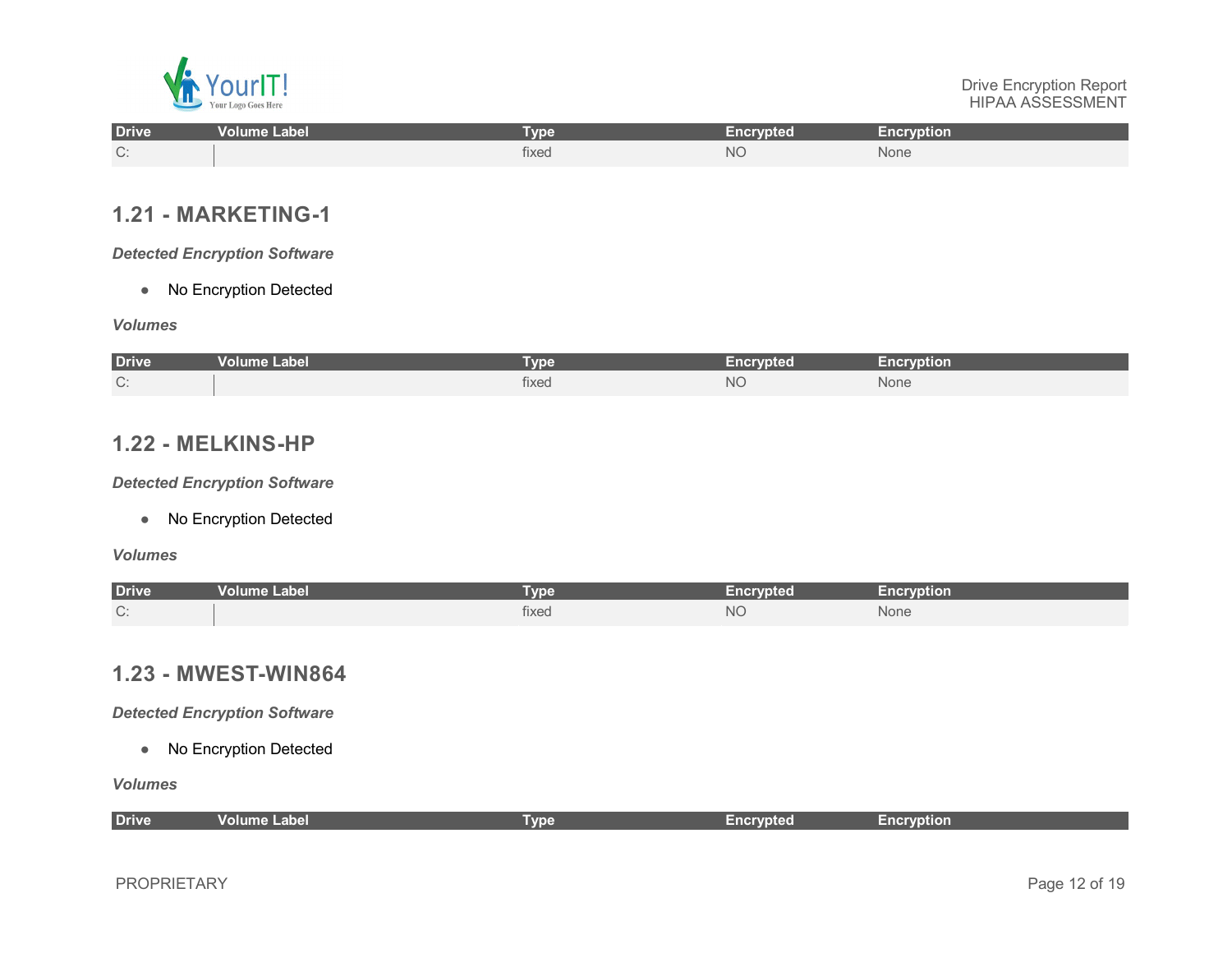

| <b>Drive</b> | ыш    |                                | __            | VOHOIT<br>سم |
|--------------|-------|--------------------------------|---------------|--------------|
| $\sim$       | dlewd | $\overline{f}$<br><b>fixed</b> | <sub>NO</sub> | None         |

### <span id="page-12-0"></span>**1.24 - MYCO-ATL-CORE**

#### *Detected Encryption Software*

#### ● No Encryption Detected

#### *Volumes*

| <b>Drive</b>               | Volume Label | <b>vpe</b> | Encrvpted | Encryption |
|----------------------------|--------------|------------|-----------|------------|
| $\curvearrowright$ .<br>J. | C Drive      | fixed      | NO        | None       |

### <span id="page-12-1"></span>**1.25 - MYCO30DEV**

#### *Detected Encryption Software*

● No Encryption Detected

#### *Volumes*

| <b>Drive</b>          | <b>Volume L</b><br>Label | <b>vne</b> | ∟ncrypted | Encryption |
|-----------------------|--------------------------|------------|-----------|------------|
| $\cap$ .<br>$\ddotsc$ | Server<br>Dell           | tixed      | <b>NC</b> | None       |

### <span id="page-12-2"></span>**1.26 - MYCOROOTAUTH**

#### *Detected Encryption Software*

● No Encryption Detected

| <b>Drive</b> | olume<br> | vne | rvoteo | antels.<br>rvption |
|--------------|-----------|-----|--------|--------------------|
|              |           |     |        |                    |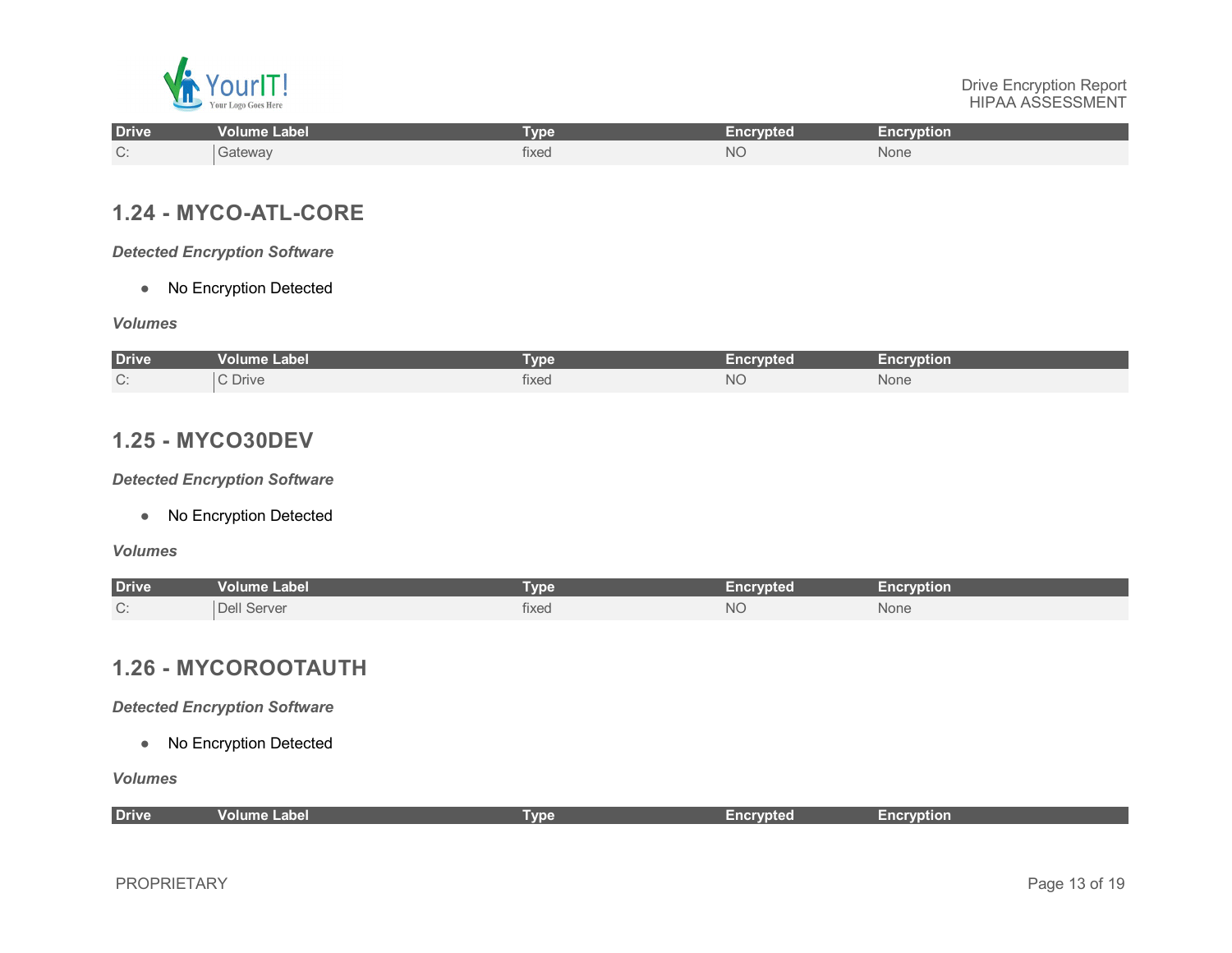

| <b>Drive</b> | olume Label . | <b>vpe</b> | rvpted    | <b>E</b> TION |
|--------------|---------------|------------|-----------|---------------|
| $\sim$       |               | fixed      | <b>NC</b> | None          |

# <span id="page-13-0"></span>**1.27 - MmayhemON1**

#### *Detected Encryption Software*

#### ● No Encryption Detected

#### *Volumes*

| <b>Drive</b>    | <b>Volume Label</b>                                         | vpe   | Encrypted | <b>Encryption</b> |
|-----------------|-------------------------------------------------------------|-------|-----------|-------------------|
| $\bigcap$<br>U. | <b>HF</b>                                                   | tixed | <b>NO</b> | <b>None</b>       |
| $\Gamma$<br>້.  | <b>ORY IMAGE</b><br><b>FACT</b><br>$\overline{\phantom{a}}$ | fixed | <b>NC</b> | None              |

### <span id="page-13-1"></span>**1.28 - OPS001**

#### *Detected Encryption Software*

● No Encryption Detected

#### *Volumes*

| <b>Drive</b>        | Volume Label ' | <b>vpe</b> | Encrvpted | Encryption |
|---------------------|----------------|------------|-----------|------------|
| $\sim$<br>$\ddotsc$ |                | fixed      | <b>NC</b> | None       |

### <span id="page-13-2"></span>**1.29 - PKWin8**

#### *Detected Encryption Software*

● No Encryption Detected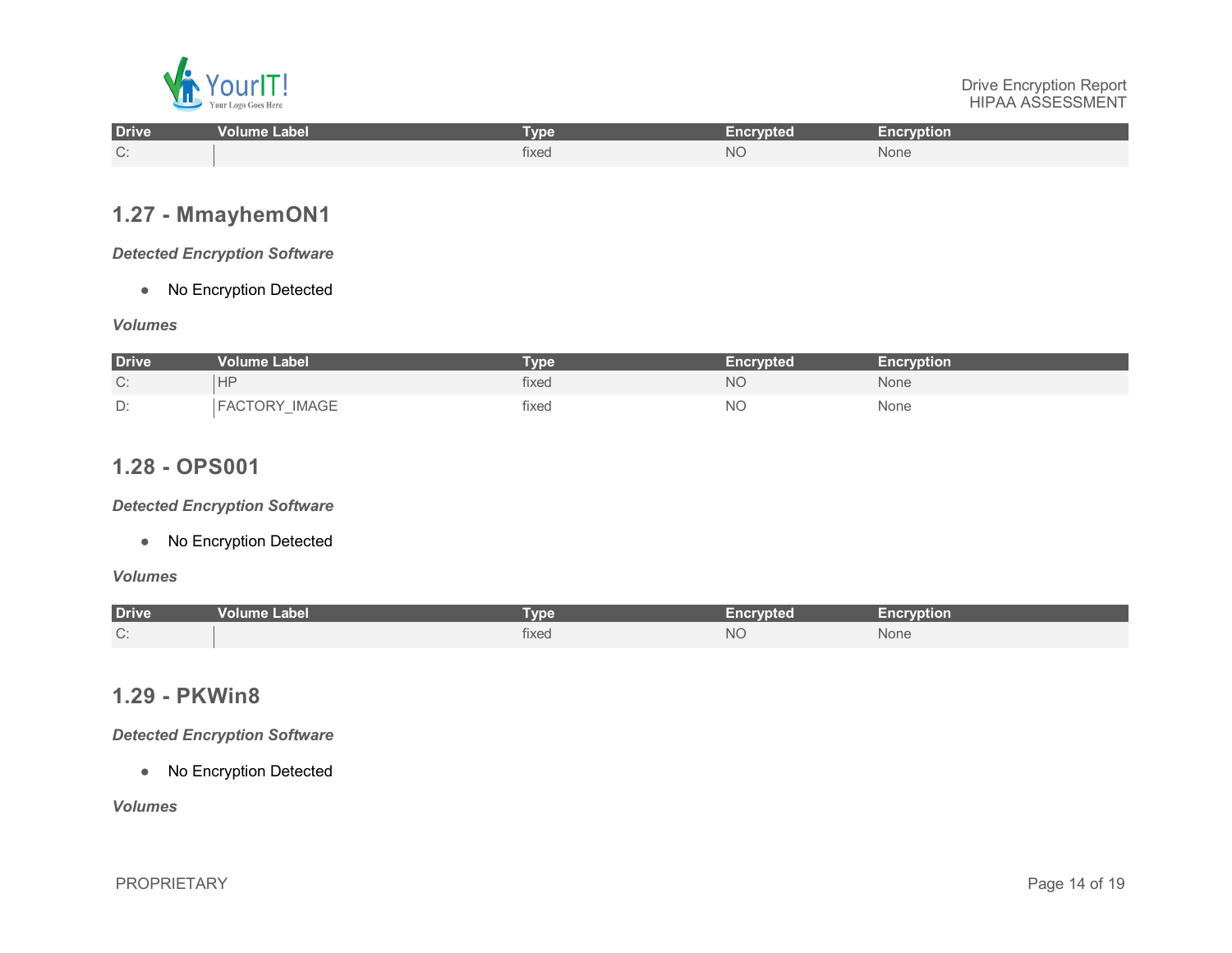

| <b>Drive</b>                     | eloel | vpe   |           |      |
|----------------------------------|-------|-------|-----------|------|
| $\curvearrowright$ .<br>$\cup$ . |       | tixed | <b>NC</b> | None |

### <span id="page-14-0"></span>**1.30 - PSIMPSON-WIN764**

#### *Detected Encryption Software*

#### ● No Encryption Detected

#### *Volumes*

| <b>Drive</b>                         | Volume Label | <b>WOR</b> | Encrvpted | <b>Encryption</b> |
|--------------------------------------|--------------|------------|-----------|-------------------|
| $\curvearrowright$ .<br>$\backsim$ . | Gatewav      | fixed      | <b>NC</b> | None              |

### <span id="page-14-1"></span>**1.31 - PSIMPSON-WIN7TEST**

#### *Detected Encryption Software*

● No Encryption Detected

#### *Volumes*

| <b>Drive</b>         | Volume Label' | <b>VDE</b> | Encrvnted | Encryption |
|----------------------|---------------|------------|-----------|------------|
| $\sim$<br>$\backsim$ |               | tixea      | <b>NC</b> | None       |

### <span id="page-14-2"></span>**1.32 - PSIMPSON1**

#### *Detected Encryption Software*

● No Encryption Detected

|--|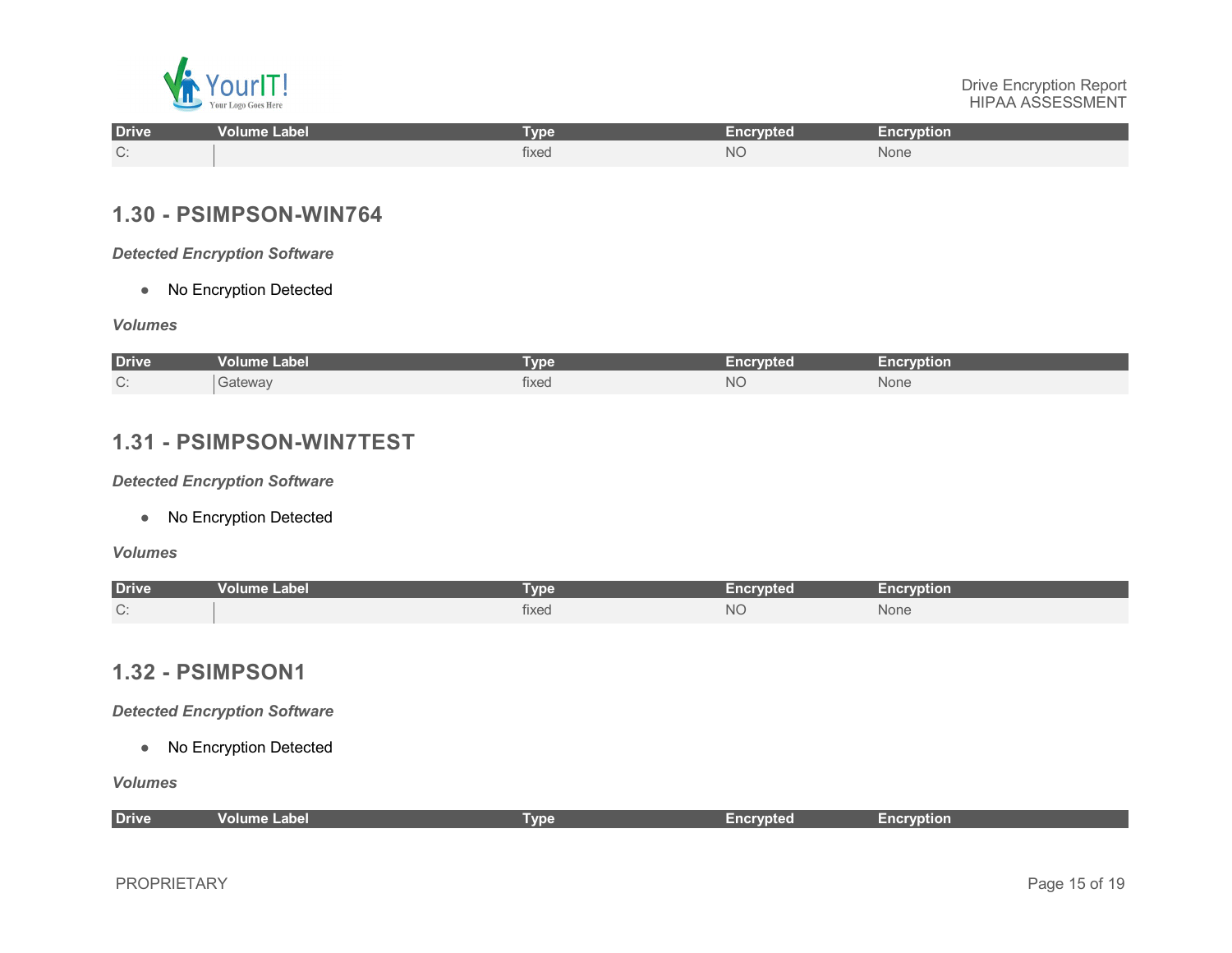

| <b>Drive</b> | <b>Slume Label</b><br>vor | <b>vpe</b> | rvpted | ryption\ |
|--------------|---------------------------|------------|--------|----------|
| $\smile$ .   |                           | fixea      | ΝC     | None     |

### <span id="page-15-0"></span>**1.33 - RANCOR**

#### *Detected Encryption Software*

#### ● No Encryption Detected

#### *Volumes*

| <b>Drive</b>                      | Volume Label | <b>VDC</b> | Encrypted | Encryption, |
|-----------------------------------|--------------|------------|-----------|-------------|
| $\curvearrowright$ .<br>$\ddotsc$ |              | fixed      | NC        | None        |

# <span id="page-15-1"></span>**1.34 - REX**

#### *Detected Encryption Software*

● No Encryption Detected

#### *Volumes*

| <b>Drive</b> | Volume Label           | 'ype  | <b>Encrypted</b> | <b>Encryption</b> |
|--------------|------------------------|-------|------------------|-------------------|
| С:           | <b>OS</b>              | fixed | <b>NO</b>        | <b>None</b>       |
| D:           |                        | fixed | <b>NO</b>        | None              |
| F:           | <b>System Reserved</b> | fixed | <b>NO</b>        | None              |
| G:           |                        | fixed | N <sub>O</sub>   | None              |

### <span id="page-15-2"></span>**1.35 - SE-DAVIS**

#### *Detected Encryption Software*

● No Encryption Detected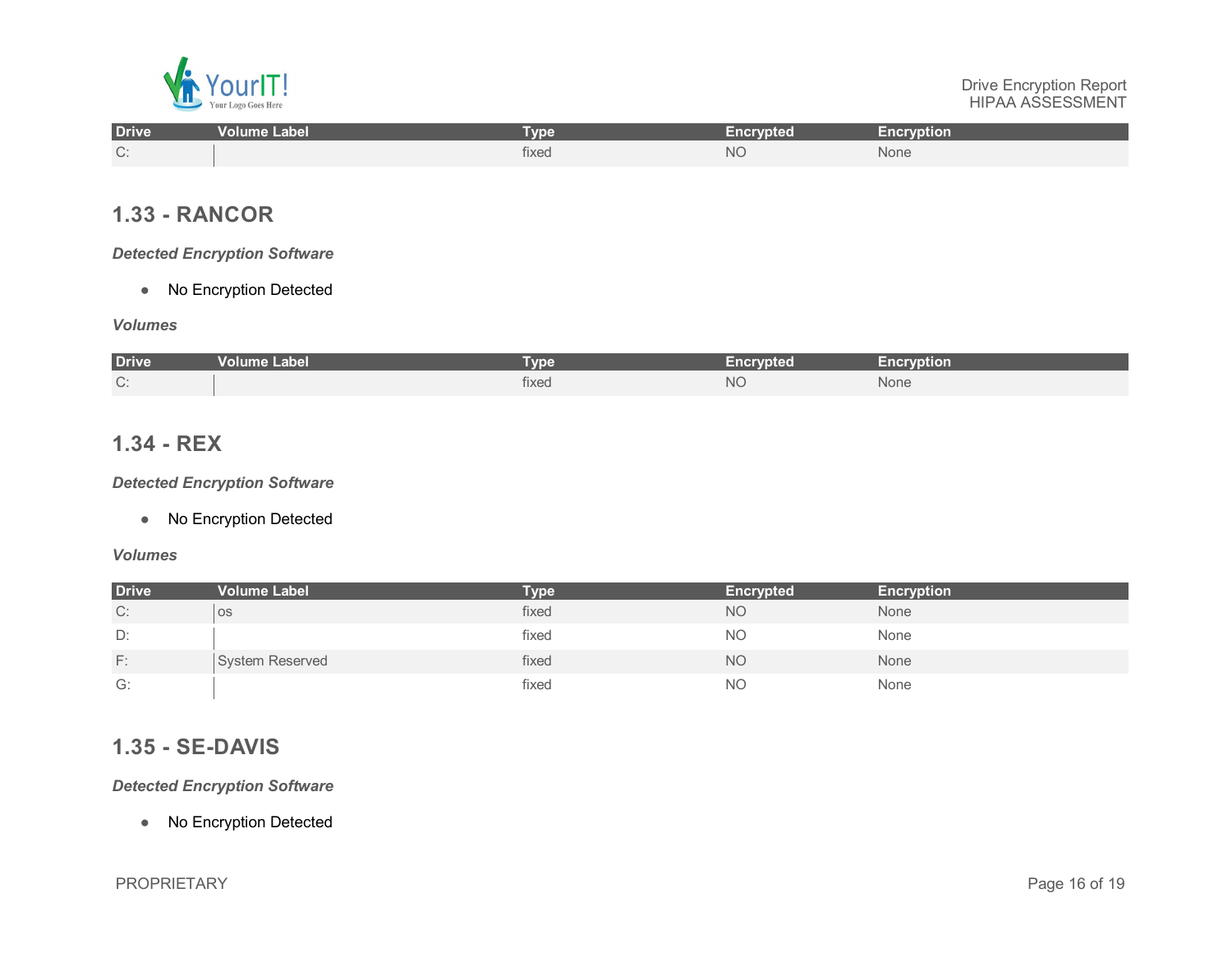

#### *Volumes*

| <b>Drive</b>    | <b>Volume Label</b>                                | vne   | <b>Encrypted</b> | Encryption  |
|-----------------|----------------------------------------------------|-------|------------------|-------------|
| $\bigcap$<br>U. |                                                    | tixed | <b>NC</b>        | <b>None</b> |
| D:              | <b>RECOVERY</b><br>HP.<br>$\overline{\phantom{a}}$ | tixed | NO               | None        |

### <span id="page-16-0"></span>**1.36 - SHAREPOINT-01**

#### *Detected Encryption Software*

● No Encryption Detected

#### *Volumes*

| <b>Drive</b>                | Volume Label       | VDE   | Encrypted | Encryption  |
|-----------------------------|--------------------|-------|-----------|-------------|
| $\bigcap$ .<br>$\backsim$ . |                    | tixed | <b>NC</b> | <b>None</b> |
| E.<br>-                     | SharePoint-01-Data | tixed | NC.       | <b>None</b> |

### <span id="page-16-1"></span>**1.37 - SLOWE-WIN8**

#### *Detected Encryption Software*

● No Encryption Detected

#### *Volumes*

| <b>Drive</b>        | folume L<br>Label | vne          | <b>AVIATE A</b> | Encryption |
|---------------------|-------------------|--------------|-----------------|------------|
| $\sim$<br>$\ddotsc$ |                   | <b>fixed</b> | <b>NC</b>       | None       |

# <span id="page-16-2"></span>**1.38 - SPIELÖÄÜ**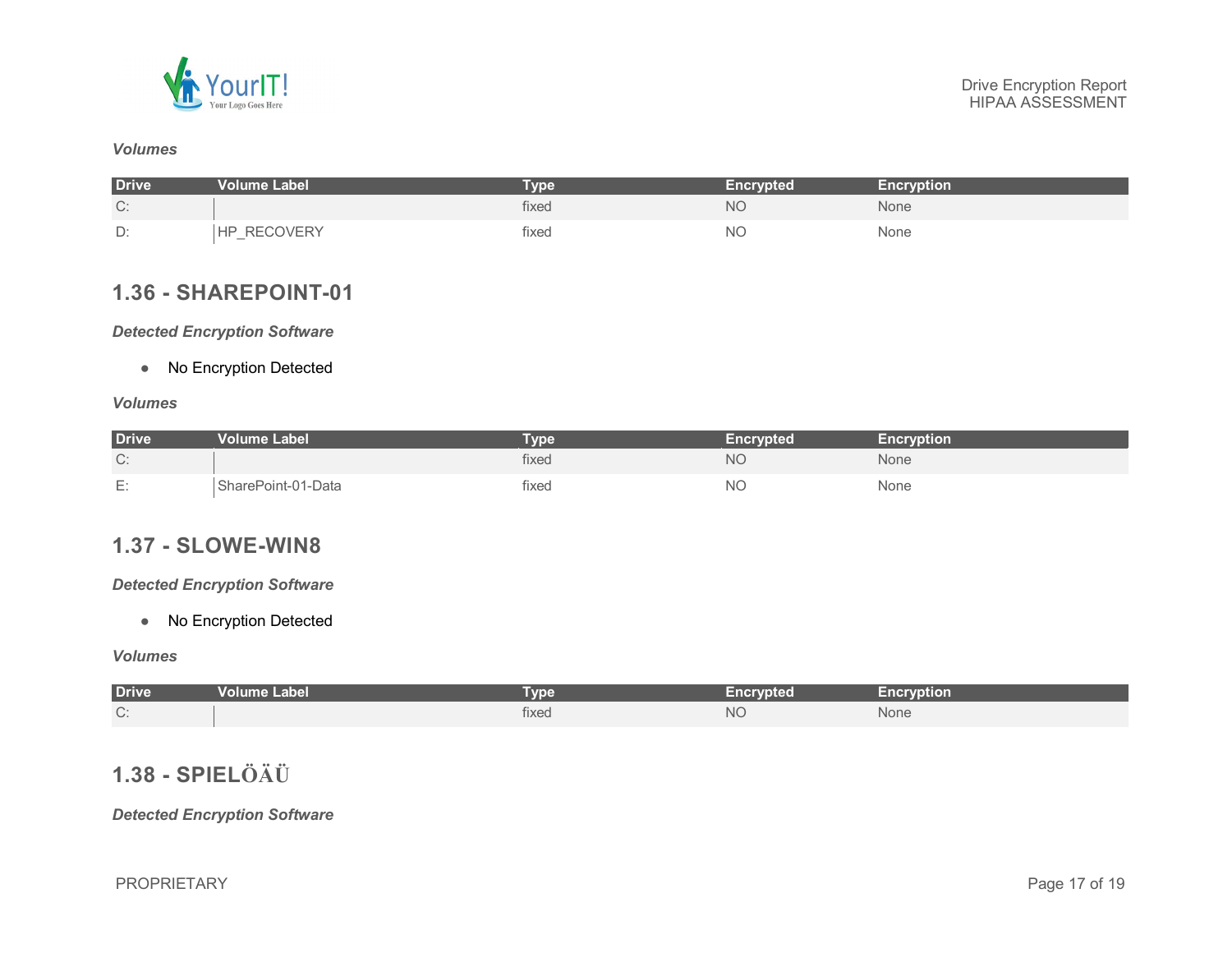

#### ● No Encryption Detected

#### *Volumes*

| <b>Drive</b>                       | <u> </u> Volume Label | <b>Tvpe</b> | :ncrvnted     | Encryption |
|------------------------------------|-----------------------|-------------|---------------|------------|
| $\curvearrowright$ .<br>$\backsim$ |                       | fixed       | <sub>NO</sub> | None       |

### <span id="page-17-0"></span>**1.39 - SQL2012-01**

#### *Detected Encryption Software*

● No Encryption Detected

#### *Volumes*

| <b>Drive</b>               | Volume Label    | <b>vpe</b> | Encrypted | Encryption |
|----------------------------|-----------------|------------|-----------|------------|
| C:                         |                 | fixed      | <b>NC</b> | None       |
| $\mathbb{E}^1$<br><u>.</u> | SQL2012-01 Data | fixed      | NC.       | None       |

### <span id="page-17-1"></span>**1.40 - STORAGE01**

#### *Detected Encryption Software*

● No Encryption Detected

| <b>Drive</b>      | <b>Volume Label</b> | <b>vpe</b> | <b>Encrypted</b> | <b>Encryption</b> |
|-------------------|---------------------|------------|------------------|-------------------|
| С:                | Storage01 C         | fixed      | ΝC               | <b>None</b>       |
| D:                | Storage D           | fixed      | NС               | None              |
| $F^*$<br><u>.</u> | Storage01-E-a       | fixed      | <b>NC</b>        | <b>None</b>       |